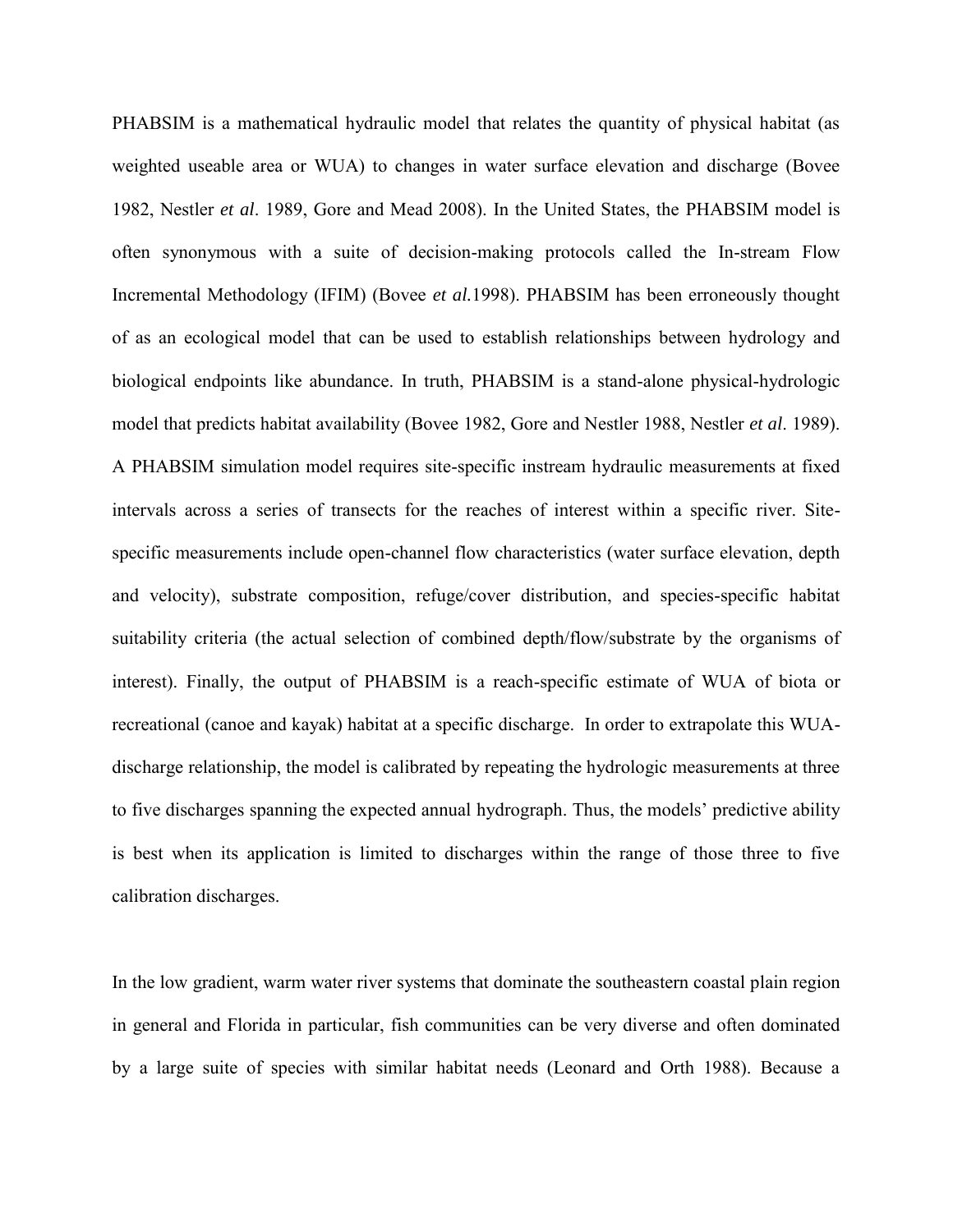species' habitat use will often shift as a function of the fish community diversity, the speciesspecific curves are more appropriately thought of as both species and river specific (Freeman *et al.* 1997). Some of these species-specific curves have been developed with funding from the Southwest Florida Water Management District but are sometimes limited in their applicaton throughout the state. Thus, although a single habitat suitability curve, representing one species and life stage combination is typically used for PHABSIM, numerous authors have suggested that, when assessing southeastern coastal plain ecosystems, criteria representing habitat guilds (grouping classes with comparable habitat preferences) would be more utilitarian. These guildbased models group taxa based on their functional preference for particular habitat types, such as shallow-fast riffles in contrast to deep-slow pools, instead of taxonomic status (Leonard and Orth 1988, Welcomme *et al*. 2006). In addition to adopting this recommendation, and because riffles are relatively uncommon in the low gradient rivers of southwest Florida, we limited our times series analyses to the shallow-slow (littoral), deep-fast (main channel), and deep-slow (pool) habitat guilds.

In the case of the Wakulla River, the emergent vegetation and the very dense periphyton covering the substrate make it impossible to accurately describe the channel profile and the velocities and substrates necessary to calibrate the hydrologic subroutine, IVG4. Without accurate calibration the model is not useful. Although there are some purported "desk-top" models for estimating minimum flows, none have been accepted by the courts as a valid means of evaluating and assessing minimum flows and levels. Currently, the IFIM procedure and the model used in the methodology, PHABSIM, have been recognized as a defensible technique (Gore and Meade 2008). Casper et al. (2011) have suggested that if sufficient GIS data are